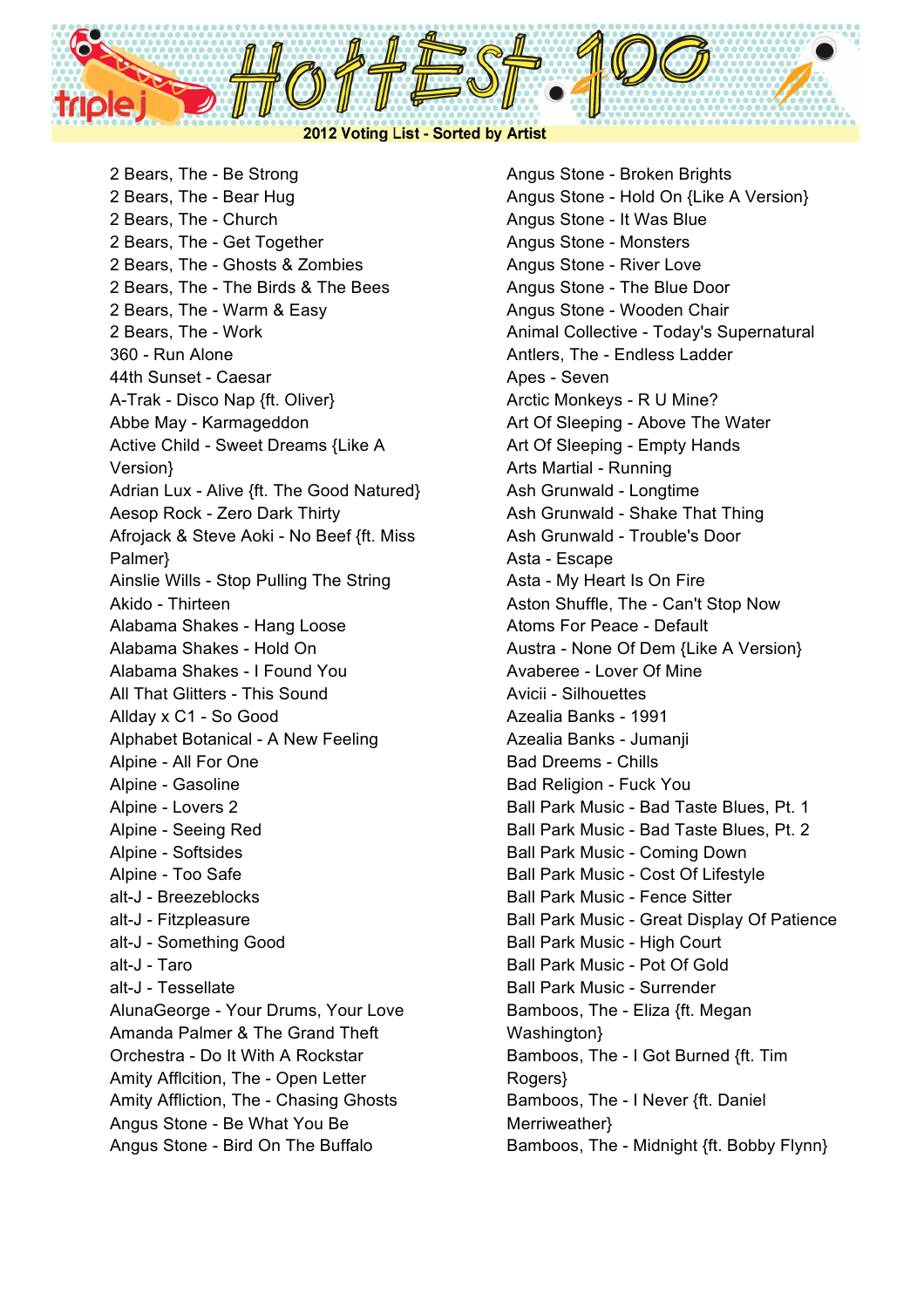Bamboos, The - Where Does Time Go {ft. Aloe Blacc} Band Of Horses - Knock Knock Band Of Skulls - Bruises Band Of Skulls - Lies Band Of Skulls - Navigate Band Of Skulls - Sweet Sour Band Of Skulls - Wanderluster Band Of Skulls - You're Not Pretty But You Got It Goin' On Bat For Lashes - All Your Gold Bat For Lashes - Laura Battleships - Coming Back To You Battleships - In Retrospect Battleships - Your Words Beach House - Lazuli Beach House - Myth Beach House - Other People Beach House - The Hours Beach House - Troublemaker Beach House - Wild Beach House - Wishes Bearhug - Angeline Bearhug - Over The Hill Belligerents, The - Steal Money Ben Folds Five - Do It Anyway Ben Folds Five - Draw A Crowd Ben Kweller - Mean To Me Bento - Diamond Days Bertie Blackman - Boy Bertie Blackman - Growl Howl Bertie Blackman - Hide And Seek Bertie Blackman - Mercy Killer Bertie Blackman - Mistakes Bertie Blackman - Stella Best Coast - The Only Place Big Boi - Lines {ft. A\$AP Rocky & Phantogram} Billy Talent - Surprise Surprise Birds Of Tokyo - This Fire Black Keys, The - Dead And Gone Black Keys, The - Gold On The Ceiling Black Keys, The - Little Black Submarines Black Keys, The & RZA - The Baddest Man Alive Blackchords - Dance Dance Dance Bleeding Knees Club - Beach Slut

Bleeding Knees Club - Girls Can Do Anything Bleeding Knees Club - Nothing To Do Bleeding Knees Club - Problem Child Bloc Party - 3x3 Bloc Party - Coliseum Bloc Party - Day Four Bloc Party - Octopus Bloc Party - Real Talk Bloc Party - Team A Bloc Party - Truth Bloc Party - V.A.L.I.S. Blood Red Shoes - Cold Bloods - This Town Bloody Beetroots, The - Rocksteady Bloody Beetroots, The & Greta Svabo Bech - Chronicles Of A Fallen Love Bluejuice - Video Games {Like A Version} Blur - The Puritan Blur - Under The Westway Bob Evans - Don't Wanna Grow Up Anymore Bombay Bicycle Club - Beg Bombay Bicycle Club - How Can You Swallow So Much Sleep Bombay Bicycle Club - Leave It Bombay Bicycle Club - Lights Out, Words Gone Bon Iver - Coming Down {Like A Version} Booka Shade - Tomorrow Belongs To Us Bored Nothing - Only Old Bored Nothing - Popcorn Bored Nothing - Shit For Brains Boy & Bear - Walking On A Dream {Like A Version} Boys Noize - What You Want Breakbot - By Your Side Briggs - Rather Be Dead British India - I Can Make You Love Me Bronx, The - Ribcage Buchanan - Run Faster C2C - Down The Road Cairos, The - Shame Calvin Harris - Sweet Nothing {ft. Florence Welch} Cashmere Cat - Mirror Maru Cassian - On & On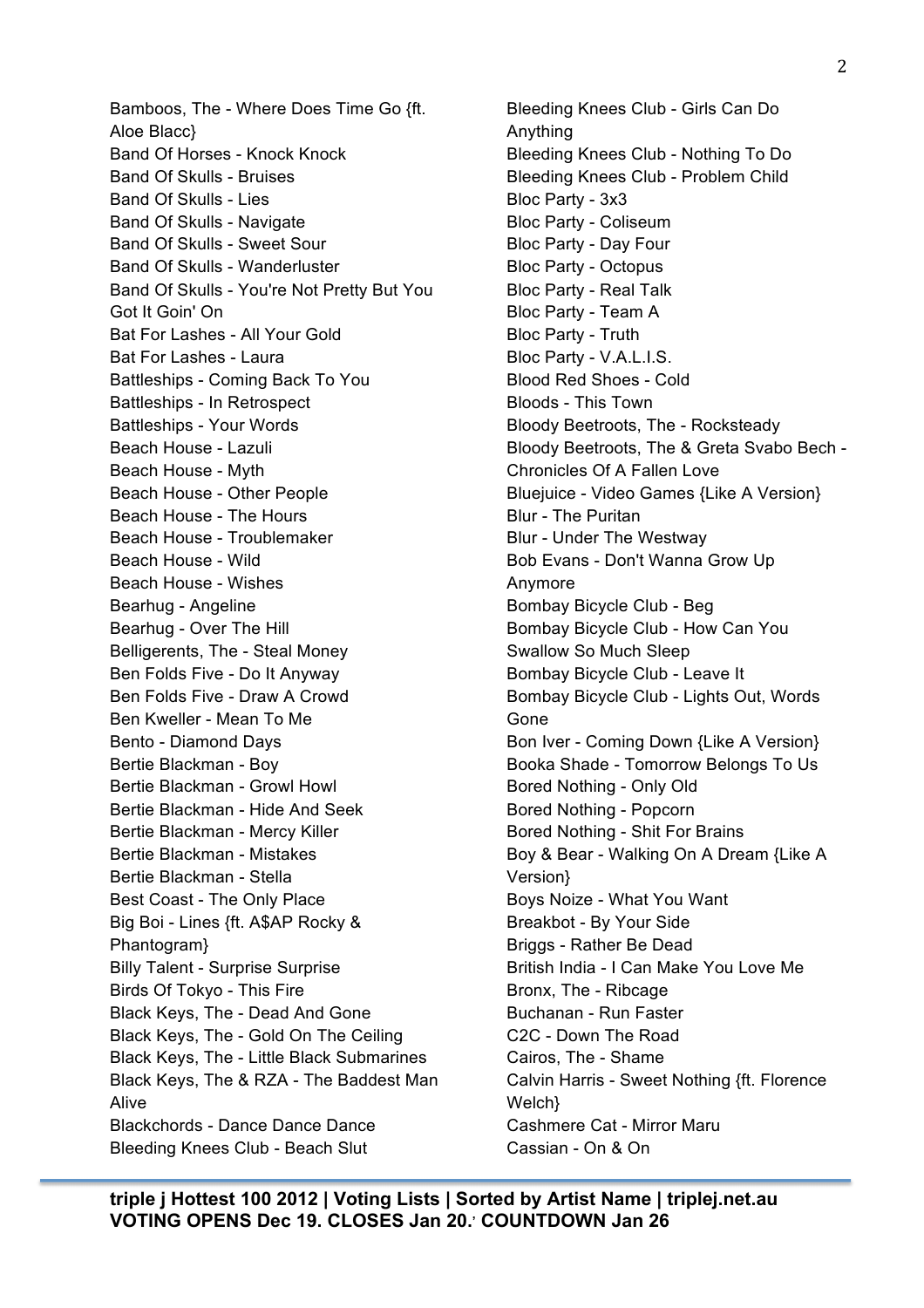Cast Of Cheers, The - Animals Cast Of Cheers, The - Family Cast Of Cheers, The - Human Elevator Cast Of Cheers, The - Trucks At Night Cat Power - 3,6,9 Cat Power - Cherokee Cat Power - Manhattan Cat Power - Nothing But Time Cat Power - Ruin Chairlift - Frigid Spring Chairlift - Ghost Tonight Chairlift - I Belong In Your Arms Chairlift - Met Before Chairlift - Take It Out On Me Chairlift - Wrong Opinion Chance Waters - Little Lion Man {Like A Version} Chance Waters - Maybe Tomorrow {ft. Lillian Blue} Chance Waters - Young & Dumb {ft. Bertie Blackman} Charge Group - Broken Sunlight Charli XCX - Nuclear Seasons Charli XCX - You're The One Chasm - Soldier And A Thinker {ft. Hau & Blaktwang} Cheatahs - The Swan Chemical Brothers, The - Theme For Velodrome Chemist, The - Spray Paint Or Praise Chet Faker - Archangel Chet Faker - I'm Into You Chet Faker - Love And Feeling Child Of Lov - Heal Children Collide - Black Lemon Children Collide - Cherries (I'm On Your Side) Children Collide - My Heart Came Alive Children Collide - Praying For Sunshine Children Collide - Prussian Blue Children Collide - Sword To A Gunfight Children Collide - The Flat Earth Children Collide - Tired Eyes Chromatics - Kill For Love Chvrches - The Mother We Share Citizens - The Best {Like A Version} Citizens! - Reptile

City And Colour - Settle Down {Like A Version} City Calm Down - Pleasure & Consequence Clare Bowditch - Thin Skin Clockwork - BBBS Cloud Nothings - Fall In Cloud Nothings - Stay Useless Cloud Nothings - Wasted Days Clubfeet - Heartbreak {ft. Chela} Cody ChesnuTT - That's Still Mama Collarbones - Hypothermia {ft. Guerre} Collarbones - Missing Cosmo Jarvis - Love This Cosmo Jarvis - My Own Thing Cosmo Jarvis - Tell Me Who To Be Coup, The - The Magic Clap Courtney Barnett - History Eraser Courtney Barnett - Lance Jr. Coveleski - Pocket Tyranny Cribs, The - Come On, Be A No-One Crystal Castles - Affection Crystal Castles - Kerosene Crystal Castles - Plague Crystal Castles - Sad Eyes Crystal Castles - Wrath Of God Cub Scouts - Do You Hear Cub Scouts - Told You So Daily Meds - Insane Damn Terran - Rebels Dan Deacon - True Thrush Dappled Cities - Born At The Right Time Dappled Cities - Run With The Wind Darwin Deez - Free (The Editorial Me) Datsuns, The - Gold Halo Daughter - Smother David Byrne & St Vincent - Who David Sardy/Joshua Homme - Nobody To Love DCUP - I'm Corrupt Dead Heads, The - When I'm Dead Dead Letter Circus - Wake Up Deadmau5 - Channel 42 Deadmau5 - Fn Pig Deadmau5 - Professional Griefers {ft. Gerard Way} Deap Vally - End Of The World Death Grips - Get Got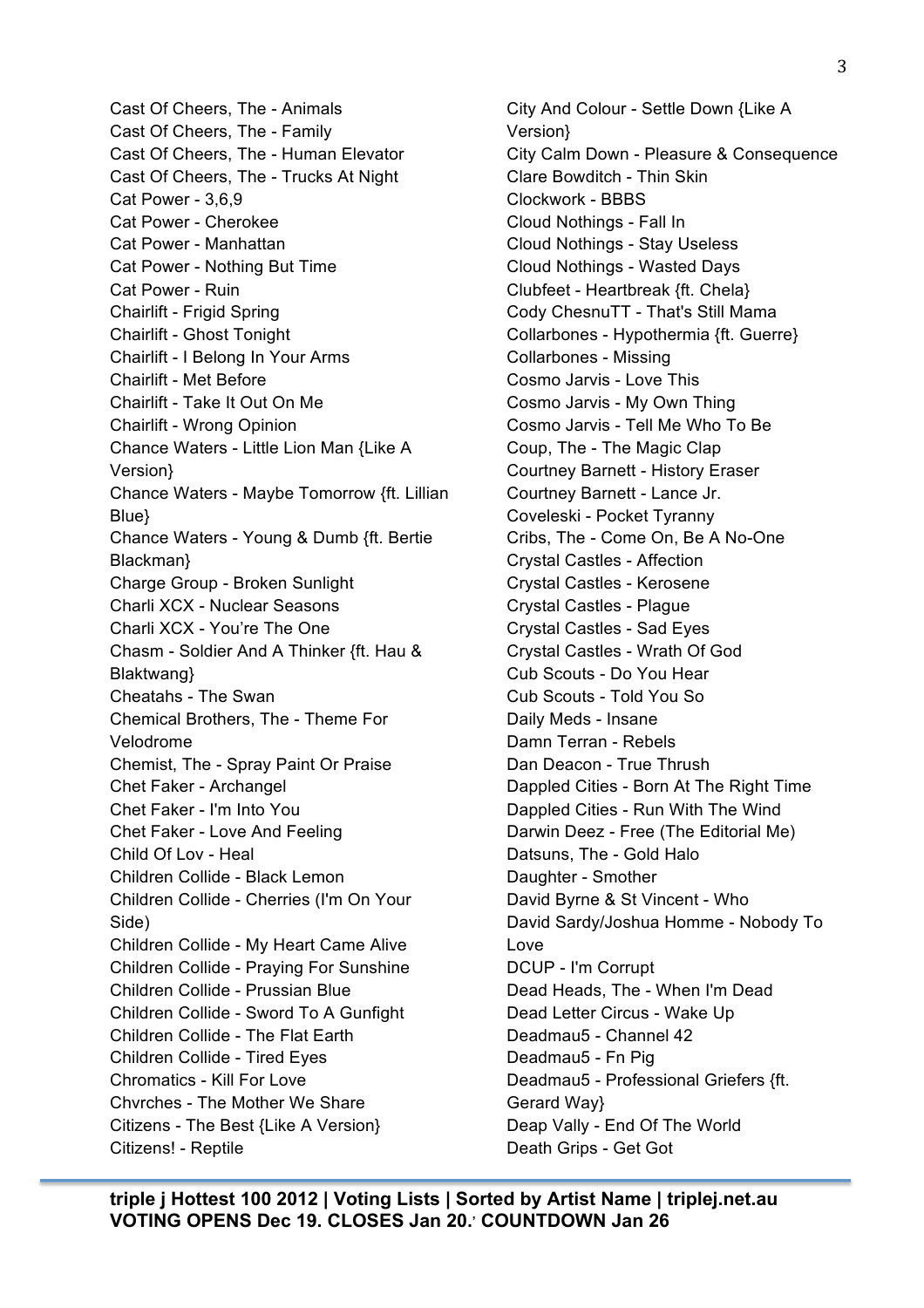Death Grips - I've Seen Footage Deep Sea Arcade - All The Kids Deep Sea Arcade - Granite City Deep Sea Arcade - If The Devil Won't Take You Deep Sea Arcade - Let Forever Be {Like A Version} Deep Sea Arcade - Outlands Deep Sea Arcade - Seen No Right Deep Sea Arcade - Steam Deep Sea Arcade - Together Deer Republic - Young Reverie Def Wish Cast - Forever Deftones - Romantic Dreams Deftones - Tempest Deja - Luststruck Delphic - Baiya Delphic - Good Life Delta Riggs, The - Money Delta Spirit - California Delta Spirit - Tear It Up Devin - Born To Cry Devin - Forever Is Only A Moment Devin - I Don't Think I Devin - Masochist Devin - New Horrors Devin - Run Devin - You're Mine Diafrix - Easy Come, Easy Go Diafrix - Helicopter Diafrix - Running It Dialectrix - New Generation Dick Diver - Alice Die Antwoord - Baby's On Fire Die Antwoord - Fatty Boom Boom Die Antwoord - I Fink U Freeky Die Antwoord - XPEN\$IV \$H1T Diplo - Barely Standing Diplo - Set It Off Dirty Projectors - About To Die Dirty Projectors - Gun Has No Trigger Disclosure - Control {ft. Ria Ritchie} Disclosure - Latch {ft. Sam Smith} Divine Fits - Flaggin A Ride Divine Fits - Would That Not Be Nice Django Django - Default Django Django - Life's A Beach

Django Django - Storm Django Django - Wor Dog Blood - Middle Finger Dr Don Don - Good Thing {ft. Amali Ward} Dr. Dog - Lonesome Drapht x Ta-ku - Tasty Ducktails - Letter Of Intent Dum Dum Girls - Lord Knows Dune Rats - Fuck It DZ Deathrays - Dollar Chills DZ Deathrays - No Sleep Eagle & The Worm - Give Me Time Earl Sweatshirt - Chum Edward Sharpe & The Magnetic Zeros - That's What's Up Eels - Peach Blossom Electric Empire - Changin' Electric Guest - Awake Electric Guest - Ritual Union {Like A Version} Electric Guest - This Head I Hold Elefant Traks All Stars - Colours Elizabeth Rose - Again {ft. Sinden} Elizabeth Rose - Ready Emma Louise - Boy Emperors - Be Ready When I Say Go Emperors - Drug Mule Emperors - Fight Me Back Emperors - I'm Not Dead Emperors - Song Of The Year Emperors - Tired Of Winning Emperors - Witch Eugene McGuinness - Lion Eugene McGuinness - Shotgun Every Time I Die - Revival Mode Everything Everything - Cough Cough Ex-Cops - You Are A Lion, I Am A Lamb Example - Close Enemies Fake Blood - Yes/No Falls, The - Home Fantine - Don't Come Around Fat Freddy's Drop - Silver & Gold Father John Misty - Hollywood Forever Cemetery Sings Feed Me & Crystal Fighters - Love Is All I Got Feelings - One In A Million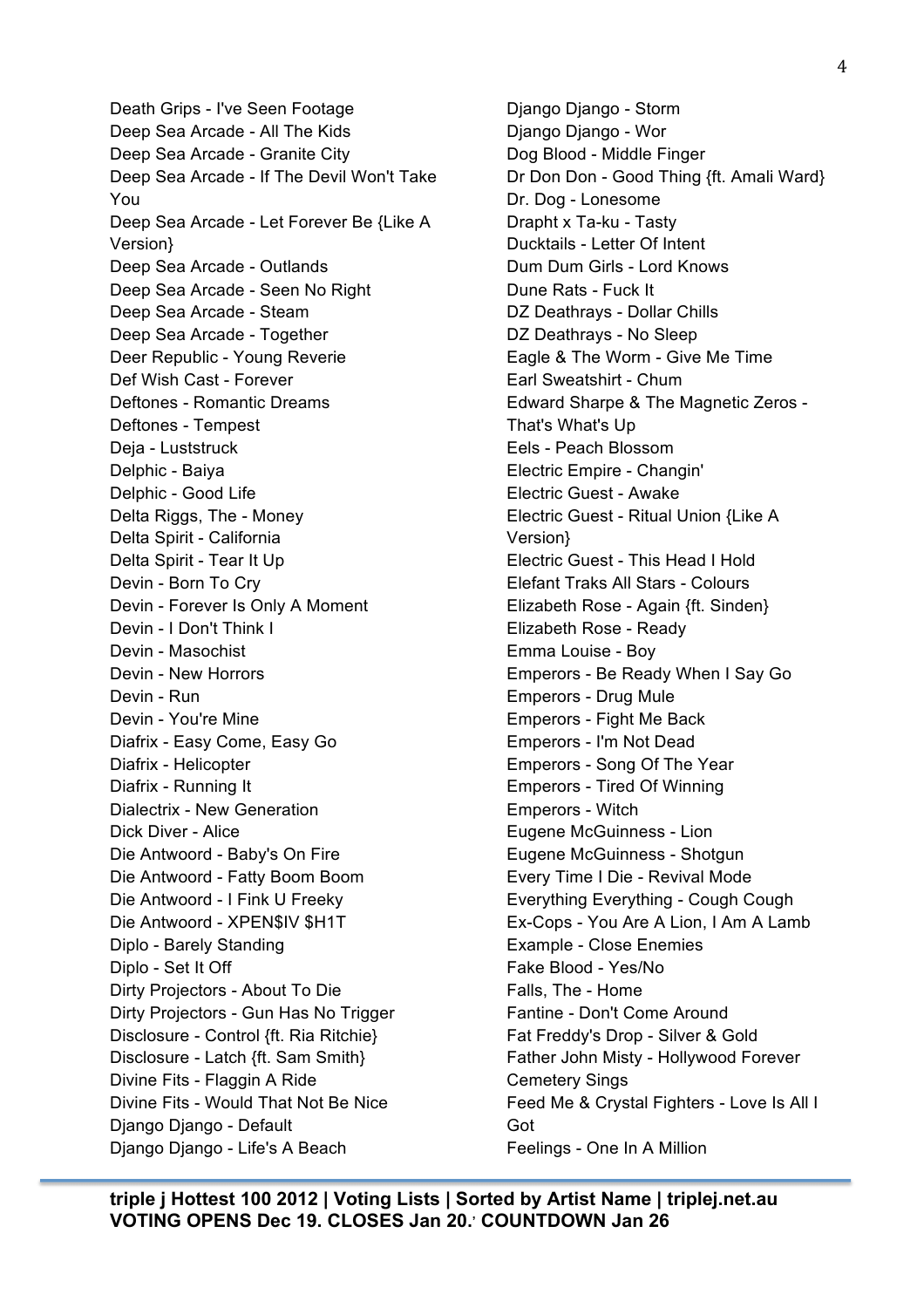Fenech-Soler - All I Know FIDLAR - Cheap Beer Finger Prince, The - Your Face Fiona Apple - Every Single Night Fire! Santa Rosa, Fire! - Codebreaker First Aid Kit - King Of The World First Aid Kit - Wolf Fishing - Choy Lin Flight Facilities - Clair De Lune {ft. Christine Hoberg} Florence + The Machine - Spectrum (Say My Name) {Calvin Harris Remix} Flume - Bring You Down {ft. George Maple} Flume - Change Flume - Ezra Flume - Holdin On Flume - Insane {ft. Moon Holiday} Flume - Left Alone {ft. Chet Faker} Flume - On Top {ft. T-Shirt} Flume - Sintra Flume - Sleepless {ft. Jezzabell Doran} Flume - What You Need Flux Pavilion - Daydreamer {ft. Example} Flying Lotus - Between Friends {ft. Earl Sweatshirt & Captain Murphy} Flying Lotus - Putty Boy Strut Flying Lotus - See Thru To U {ft. Erykah Badu} Foals - Inhaler Frank Ocean - Crack Rock Frank Ocean - Forrest Gump Frank Ocean - Lost Frank Ocean - Pyramids Frank Ocean - Super Rich Kids Frank Ocean - Sweet Life Frank Ocean - Thinkin Bout You Freelance Whales - Spitting Image Friends - Friend Crush Friends - Mind Control Full Tote Odds - Southern Wind Full Tote Odds - What's Going Down Gallows - Last June Gaslight Anthem, The - 45 Gaslight Anthem, The - Handwritten Gay Paris - The Demarcation Of Joseph Hollybone Gaz Coombes - Hot Fruit

Geoffrey O'Connor - Proud Giselle - Silk Glass Towers - Jumanji Glass Towers - Tonight Go Violets - Teenager Gold Fields - Dark Again (Lights Out) Good Heavens - It's Not Easy Being Mean Gorillaz - Do Ya Thing {ft. Andre 3000 & James Murphy} Gossip - Melody Emergency Gossip - Perfect World Gossling - Wild Love Grand Salvo - He Raises Her Gently Into A Chair Grimes - Genesis Grimes - Oblivion Grinspoon - Passerby Griswolds, The - Heart Of A Lion Griswolds, The - The Courtship Of Summer Preasley Grizzly Bear - A Simple Answer Grizzly Bear - Gun-Shy Grizzly Bear - Sleeping Ute Grizzly Bear - Speak In Rounds Grizzly Bear - Yet Again Gung Ho - Side By Side Gung Ho - Strangers Gypsy & The Cat - Bloom Gypsy & The Cat - Sorry Haim - Don't Save Me Haim - Forever Half Moon Run - Full Circle Harts - All Too Real Hayden Calnin - For My Help Herd, The - A Change Is Gonna Come {ft. Radical Son/Nooky/Sky'High} {Like A Version} Hermitude - Get In My Life Hermitude - HyperParadise Hermitude - HyperParadise {Flume Remix} Hermitude - The Villain Hey Geronimo - Carbon Affair Hey Geronimo - Why Don't We Do Something? High Highs - Open Season High Tension - High Risk, High Rewards Hilltop Hoods - Drinking From The Sun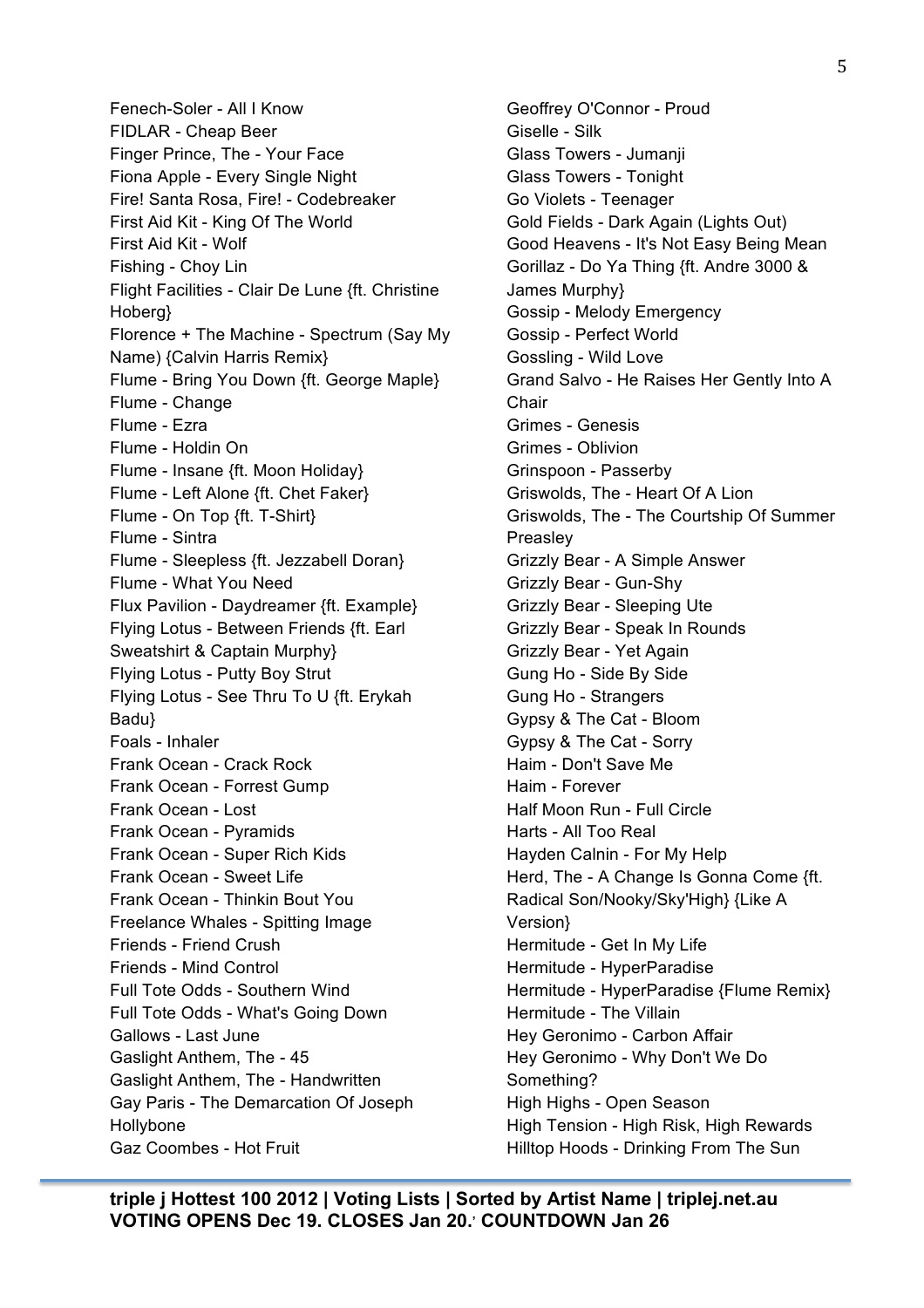Hilltop Hoods - Good For Nothing Hilltop Hoods - Lights Out Hilltop Hoods - Living In Bunkers {ft. Black Thought & Lotek} Hilltop Hoods - Now You're Gone Hilltop Hoods - Rattling The Keys To The Kingdom Hilltop Hoods - Shredding The Balloon Hilltop Hoods - So What'cha Want {Like A Version} Hilltop Hoods - Speaking In Tongues {ft. Chali 2na} Hilltop Hoods - The Underground {ft. Classified & Solo} His Majesty Andre - Hymn Hives, The - 1000 Answers Hives, The - Go Right Ahead Hives, The - I Want More Hives, The - Take Back The Toys Hives, The - Wait A Minute Holy Ghost! - It Gets Dark Hot Chip - Don't Deny Your Heart Hot Chip - Ends Of The Earth Hot Chip - Flutes Hot Chip - How Do You Do? Hot Chip - Look At Where We Are Hot Chip - Motion Sickness Hot Chip - Night And Day Hot Chip - These Chains House Vs Hurricane - Blood Knuckles How To Dress Well - & It Was You How To Dress Well - Cold Nites Howler - America Howler - Back Of Your Neck Howler - Back To The Grave Howler - Beach Sluts Howler - Black Lagoon Howler - I Told You Once Howler - Pythagorean Fearem Howler - This One's Different Hungry Kids Of Hungary - Sharp Shooter Hungry Kids Of Hungary - Twin Cities Hunting Grounds - All Eyes Hunting Grounds - Clearly See Hunting Grounds - Flaws Hunting Grounds - Kill My Friends Hunting Grounds - Liquid Air

Hunting Grounds - Mind Decays Hunting Grounds - Star Shards Hunting Grounds - Wings Husky - Need You Tonight {Like A Version} Icebird - Charmed Life Icona Pop - I Love It {ft. Charli XCX} Illy - Heard It All Illy - Where Ya Been {ft. Pez} Iluka - Paper Doll Ishu - Way To Go {ft. Mighty Joe} Jack Beats - Somebody To Love {ft. Jessie Mills} Jack White - Freedom At 21 Jack White - Hypocritical Kiss Jack White - I'm Shakin' Jack White - Love Interruption Jack White - Missing Pieces Jack White - Sixteen Saltines Jack White - Take Me With You When You Go Jack White - Trash Tongue Talker Jack White - Weep Themselves To Sleep Jackie Onassis - Crystal Balling Jackie Onassis - I've Got You Jai Paul - Jasmine Jakarta Criers - Peking Jake Bugg - Taste It Jake Bugg - Two Fingers James Vincent McMorrow - If I Had A Boat Jamie Lidell - What A Shame Japandroids - Evil's Sway Japandroids - The House That Heaven Built Jason Lytle - Dept. Of Disappearance Jeff The Brotherhood - Sixpack Jesse Davidson - Flaws Jesse Davidson - Winter Jessica Cerro - Anyone But Me Jessie Ware - Night Light Jessie Ware - Running {Disclosure Remix} Jessie Ware - Wildest Moments Jim James - Know Til Now Jim Jones Revue, The - It's Gotta Be About Me Jinja Safari - Ignition {Like A Version} Jinja Safari - Toothless Grin Jinja Safari & Kinfe Geshu - Silence Of The **Guns**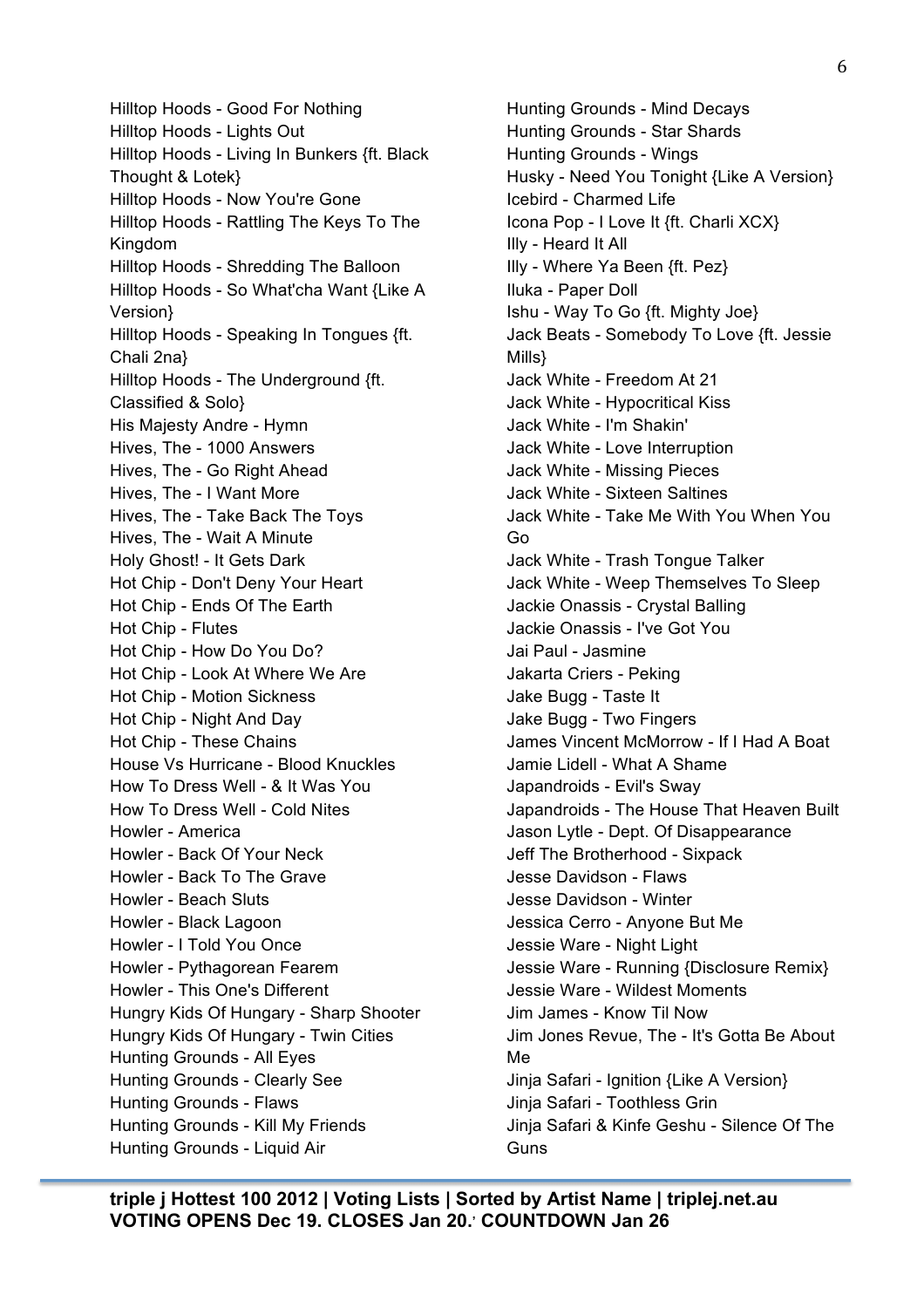Joe Kings, The - By My Side Jonathan Boulet - Black Smokehat Jonathan Boulet - Dread Is The Place Jonathan Boulet - Fm Am Cb Tv Jonathan Boulet - Hallowed Hag Jonathan Boulet - Keep Away You Feral Son Of A Bitch Jonathan Boulet - Mangle Trang Jonathan Boulet - This Song Is Called Ragged Jonathan Boulet - Trounce Julia Stone - It's All Okay Julia Stone - Let's Forget All The Things That We Say Jungle Giants, The - She's A Riot Kaiser Chiefs - Listen To Your Head Kaiser Chiefs - On The Run Kanye West - Mercy {ft. Big Sean, Pusha T & 2 Chainz} Kanye West, JAY Z & Big Sean - Clique Kathryn Rollins - Who Shot The Bird Down? Katy B - Got Paid {ft. Zinc & Wiley} Kendrick Lamar - Backseat Freestyle Kendrick Lamar - Compton {ft. Dr. Dre} Kendrick Lamar - Good Kid Kendrick Lamar - Money Trees {ft. Jay Rock} Kendrick Lamar - Swimming Pools (Drank) Kendrick Lamar - The Recipe {ft. Dr. Dre} Kid Cudi - Just What I Am {ft. King Chip} Kieran Ryan - Cannibal Club Killers, The - Runaways Kimbra - Warrior {ft. Mark Foster & A-Trak} Kimbra - With My Hands King Gizzard And The Lizard Wizard - Bloody Ripper King Gizzard And The Lizard Wizard - Muckraker King Tuff - Bad Thing Kingfisha - Piece Of The Puzzle Kingswood - Medusa Kingswood - She's My Baby Kingswood - Yeah Go Die Kirin J Callinan - WIIW (Way To War) Kishi Bashi - Bright Whites Knife Party - Bonfire Knife Party - Centipede Knife Party - Internet Friends

Koolta - Birth Ladyhawke - Anxiety Ladyhawke - Black, White And Blue Ladyhawke - Blue Eyes Ladyhawke - Girl Like Me Ladyhawke - Sunday Drive Ladyhawke - The Quick & The Dead Ladyhawke - Vaccine Ladyhawke - White Rabbit {Like A Version} Lamb Of God - Desolation Lana Del Rey - Born To Die Lana Del Rey - Carmen Lana Del Rey - Diet Mountain Dew Lana Del Rey - National Anthem Lana Del Rey - Off To The Races Lana Del Rey - Radio Lana Del Rey - Ride Lana Del Rey - Summertime Sadness Last Dinosaurs - Andy Last Dinosaurs - I Can't Decide Last Dinosaurs - I Can't Help You Last Dinosaurs - Sing It Back {Like A Version} Last Dinosaurs - Sunday Night Last Dinosaurs - Used To Be Mine Last Dinosaurs - Weekend Laurels, The - Changing The Timeline Layla - Love Times Pie Recurring Lazy Calm, The - Where Are You Going Now? Lindstrom - Ra-Ako-St Lisa Mitchell - Better Left Unsaid Lisa Mitchell - Bless This Mess Lisa Mitchell - Diamond In The Rough Lisa Mitchell - Providence Lisa Mitchell - So Much To Say Lisa Mitchell - Spiritus Lisa Mitchell - The Land Beyond The Front Door Lisa Mitchell - The Story Of The Raven And The Mushroom Man Lisa Mitchell - You Pretty Thing Little Dragon - Sunshine Little Green Cars - The John Wayne Little Scout - Go Quietly Living End, The - Drugs {Like A Version} Local Natives - Breakers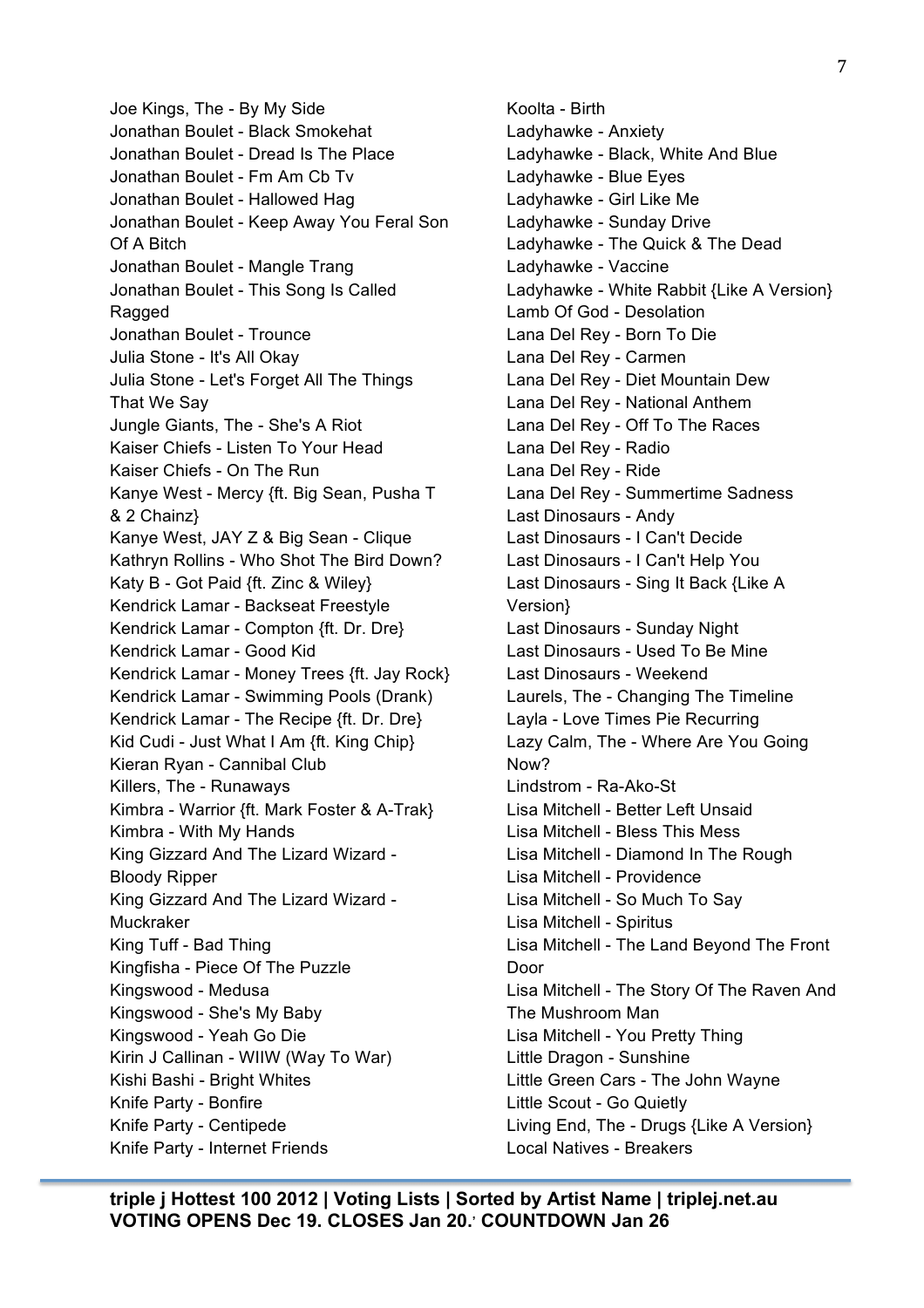Loon Lake - Cherry Lips Lord Huron - Time To Run Love Junkies, The - Oxymoron Love Migrate - Little Kid Lowlakes - Song For Motion Lowrider - Days Of Boredom Lumineers, The - Ho Hey Lupe Fiasco - Around My Way (Freedom Ain't Free) Lurch & Chief - I'll Meet You On Planet Z Lurch & Chief - It's Easy M.I.A. - Bad Girls Maccabees, The - Feel To Follow Maccabees, The - Pelican Mace & The Motor - Wanted Macklemore & Ryan Lewis - A Wake {ft. Evan Roman} Macklemore & Ryan Lewis - Can't Hold Us {ft. Ray Dalton} Macklemore & Ryan Lewis - Make The Money Macklemore & Ryan Lewis - Same Love {ft. Mary Lambert} Macklemore & Ryan Lewis - Thin Line {ft. Buffalo Madonna} Macklemore & Ryan Lewis - Thrift Shop {ft. Wanz} Macklemore & Ryan Lewis - Wings Madeon - Finale Major Lazer - Get Free {ft. Amber Coffman} Major Lazer - Jah No Partial {ft. Flux Pavilion} Manor - Afghan Hound Marionettes - Grey Skies Mark Of Cain, The - Barkhammer Mark Of Cain, The - Heart Of Stone Mat McHugh - Go Don't Stop Matt & Kim - It's Alright Matt Corby - Lonely Boy {Like A Version} Matt Corby - Souls A'Fire Matthew Dear - Headcage Maximo Park - Hips And Lips Medics, The - 50 Years Medics, The - Griffin Medics, The - Ocean Eyes Medics, The - Rust Medics, The - Slowburn

Melody's Echo Chamber - Crystallized Melody's Echo Chamber - Endless Shore Melody's Echo Chamber - I Follow You Men, The - Open Your Heart Menomena - Plumage Metric - Artificial Nocturne Metric - Breathing Underwater Metric - Nothing But Time Metric - Speed The Collapse Metric - Synthetica Metric - The Void Metric - The Wanderlust Metric - Youth Without Youth Metrik - Freefall {ft. Reija Lee} Metz - Get Off Metz - Wet Blanket Mia Dyson - When The Moment Comes Miike Snow - Archipelago Miike Snow - Bavarian #1 (Say You Will) Miike Snow - Devil's Work Miike Snow - God Help This Divorce Miike Snow - Paddling Out Miike Snow - Pretender Miike Snow - The Wave Miike Snow - Vase Millions - Nineteen Millions - Slow Burner Minibikes - Kill To Feel Missy Higgins - Hearts A Mess {Like A Version} Missy Higgins - Unashamed Desire MNDR - Fall In Love With The Enemy Money For Rope - Easy Way Out Money For Rope - Ten Times Moullinex - Take My Pain Away Mountain Goats, The - Cry For Judas Mr Hill & Rahjconkas - Put The Work In Mr Little Jeans - Runaway MS MR - Bones MS MR - Hurricane Mumford & Sons - Babel Mumford & Sons - Below My Feet Mumford & Sons - Broken Crown Mumford & Sons - Holland Road Mumford & Sons - Hopeless Wanderer Mumford & Sons - I Will Wait Mumford & Sons - Lover Of The Light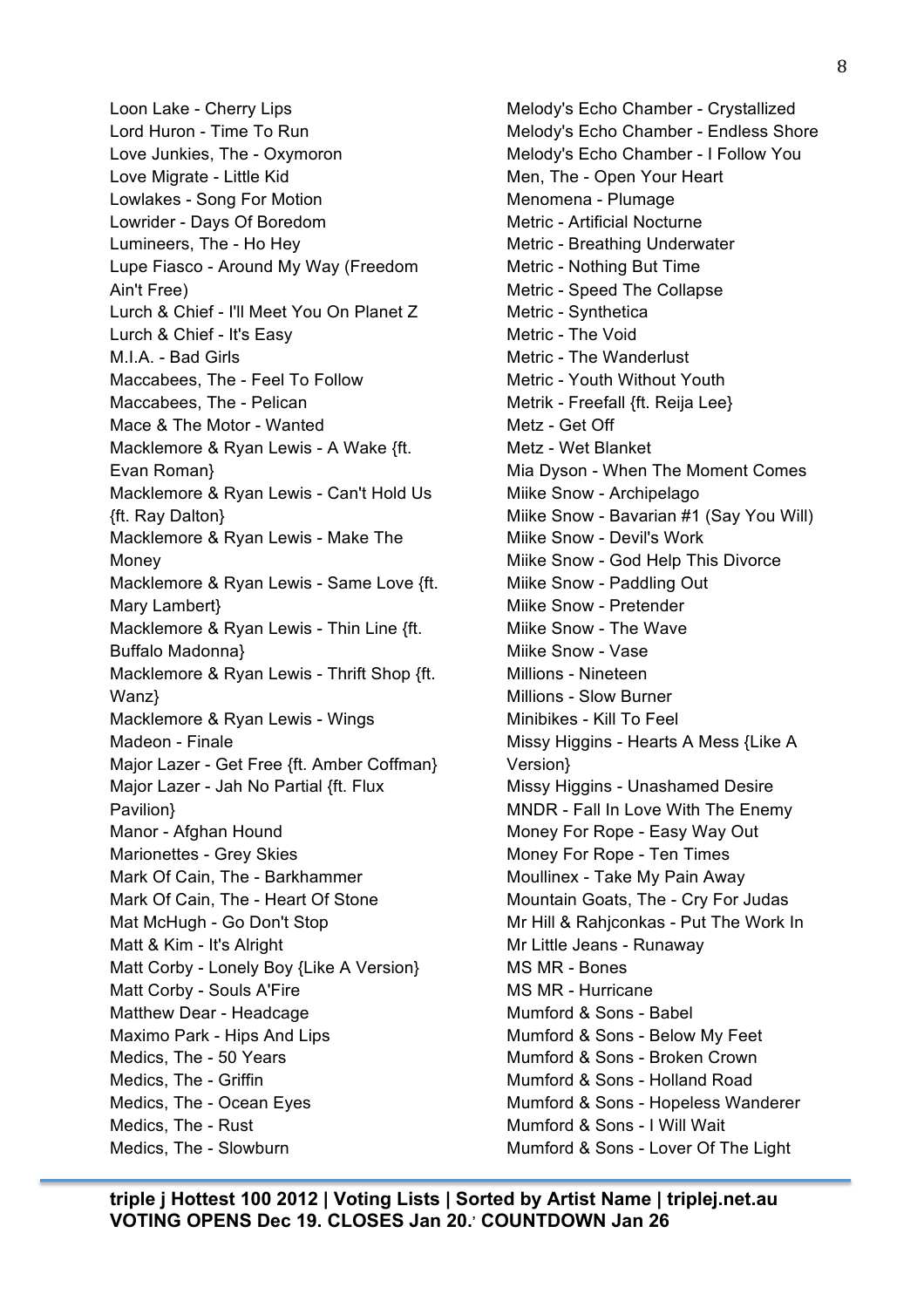Mumford & Sons - Lovers' Eyes Mumford & Sons - Not With Haste Mumford & Sons - Whispers In The Dark Murlocs, The - Tee Pee Muscles - Ready For A Fight Muse - Big Freeze Muse - Follow Me Muse - Liquid State Muse - Madness Muse - Panic Station Muse - Supremacy Muse - Survival Mute & Verbaleyes - Lingua Franca Mystery Jets - Greatest Hits Mystery Jets - Someone Purer N'fa Jones - March On Nantes - Drones Nantes - Unsatisfy Nas - Accident Murderers {ft. Rick Ross} Nas - The Don Nero - Won't You (Be There) Netsky - Love Has Gone New Gods - On Your Side New Navy - Regular Town New War - Revealer Nick Cave & The Bad Seeds - We No Who U R Nicolas Jaar - With Just One Glance Northeast Party House - Pascal Cavalier Northeast Party House - Stand Tall Northlane - Worldeater Oberhofer - Away Frm U Of Monsters And Men - Little Talks Of Monsters And Men - Mountain Sound Oh Mercy - Deep Heat Oh Mercy - Drums Oh Mercy - Fever Oh Mercy - Labour Of Love Oh Mercy - My Man Oh Mercy - Rebel Beats Oh Mercy - Still Making Me Pay Oh Mercy - Suffocated Olympic Ayres - The View Only, The - Drag Me Down Opossom - Getaway Tonight Orbital - New France {ft. Zola Jesus} Orbweavers, The - The Hook

Owl Eyes - Crystalised Owl Eyes - Love Run Dry Owls, The - Better Off Deaf Oyster Murders - It Might Be Real Palma Violets - Best Of Friends Palms - The Summer Is Done With Us Panama - It's Not Over Panama - Magic Paper Kites, The - A Maker Of My Time Parachute Youth - Can't Get Better Than This Parachute Youth - Count To Ten Parkway Drive - Atlas Parkway Drive - Dark Days Parkway Drive - Dream Run Parkway Drive - Old Ghosts/New Regrets Parkway Drive - Snake Oil And Holy Water Parkway Drive - Swing Parkway Drive - The Slow Surrender Parkway Drive - Wild Eyes Passion Pit - Carried Away Passion Pit - Cry Like A Ghost Passion Pit - Hideaway Passion Pit - I'll Be Alright Passion Pit - It's Not My Fault, I'm Happy Passion Pit - Love Is Greed Passion Pit - Mirrored Sea Passion Pit - Take A Walk Patrick James - All About To Change Peace - California Daze Peace - Follow Baby Peking Duk - The Way You Are Pennywise - All Or Nothing Pepe Deluxe - A Night And A Day Pez - The Game Phebe Starr - Alone With You Phenomenal Handclap Band - Following Placebo - B3 Plan B - Deepest Shame Plan B - Drug Dealer {ft. Takura} Plan B - Great Day For A Murder Plan B - I Am The Narrator Plan B - Ill Manors Plan B - Live Once {ft. Kano} Plan B - Lost My Way Plan B - Playing With Fire {ft. Labrinth} Plan B - The Runaway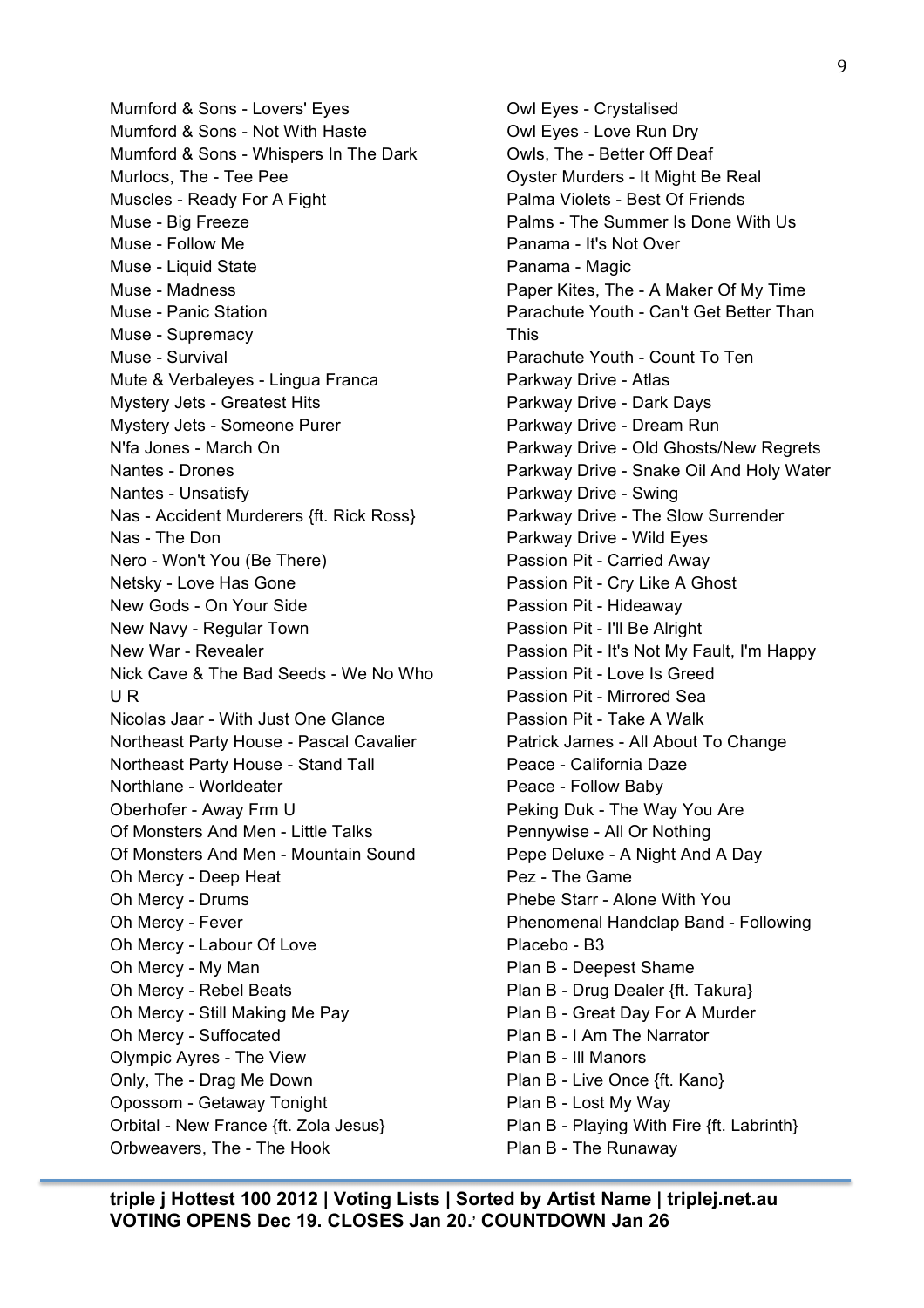Pluto Jonze - Eject Polica - Dark Star Polica - I See My Mother Polica - Lay Your Cards Out Polica - Wandering Star Pond - Elegant Design Pond - Fantastic Explosion Of Time Pond - Moth Wings Popstrangers - Heaven Porter Robinson - Language Preatures, The - Take A Card Presets, The - A.O. Presets, The - Fall Presets, The - Ghosts Presets, The - It's Cool Presets, The - Promises Presets, The - Push Presets, The - Surrender Presets, The - Youth In Trouble Purity Ring - Belispeak Purity Ring - Fineshrine Purity Ring - Lofticries Purity Ring - Obedear Purity Ring - Ungirthed PVT - Nightfall Quakers - Chucky Balboa {ft. Silver Rust} Quakers - Fitta Happier {ft. Guilty Simpson/Med} Quakers - I Like To Dance {ft. Krondon & General Steele} Quakers - R.A.I.D. {ft. Lyric Jones} Quakers - Smoke {ft. Jonwayne} Quakers - TV Dreaming {ft. Booty Brown} R.L. Jones - Everybody Wants To Be Your Friend Rainy Day Women - Runaway Rainy Day Women - Sleigh Bed Redcoats - Evergreen Redcoats - Raven Regina Spektor - All The Rowboats Regular John - Letters In Braille Regular John - San Isidore Regular John - Sky Burial Regular John - Slume Regular John - Strange Flower Regular John - The Trail Regular John - Time Machine

Reptar - Stuck In My Id Rhye - The Fall RL Grime - Trap On Acid Robert DeLong - Global Concepts Royston Vasie - All The Little People Royston Vasie - Come On Royston Vasie - You Want It Now Rubens, The - Be Gone Rubens, The - Don't Ever Want To Be Found Rubens, The - I'll Surely Die Rubens, The - Look Good, Feel Good Rubens, The - My Gun Rubens, The - Never Be The Same Rubens, The - The Best We Got Rubens, The - The Day You Went Away Ruby Boots - Wise Up Rudimental - Feel The Love {ft. John Newman} Rudimental - Not Giving In {ft. John Newman & Alex Clare} Rudimental - Spoons {ft. MNEK & Syron} Rufus - This Summer RUNFORYOURLIFE - Runnin {ft. Nadee} Russian Winters - Pacific Salvadors, The - Acapulco Sampology - Stars {ft. Hannah Macklin} San Cisco - Beach San Cisco - Fred Astaire San Cisco - Hunter San Cisco - Lyall San Cisco - Metaphors San Cisco - Mission Failed San Cisco - No Friends San Cisco - Wild Things Sander Van Doorn & Mayaeni - Nothing Inside {Adam F Remix} Santigold - Big Mouth Santigold - Disparate Youth Santigold - Fame Santigold - Freak Like Me Santigold - God From The Machine Santigold - Pirate In The Water Santigold - The Keepers Santigold - The Riot's Gone Sarah Blasko - All Of Me Sarah Blasko - An Arrow Sarah Blasko - An Oyster, A Pearl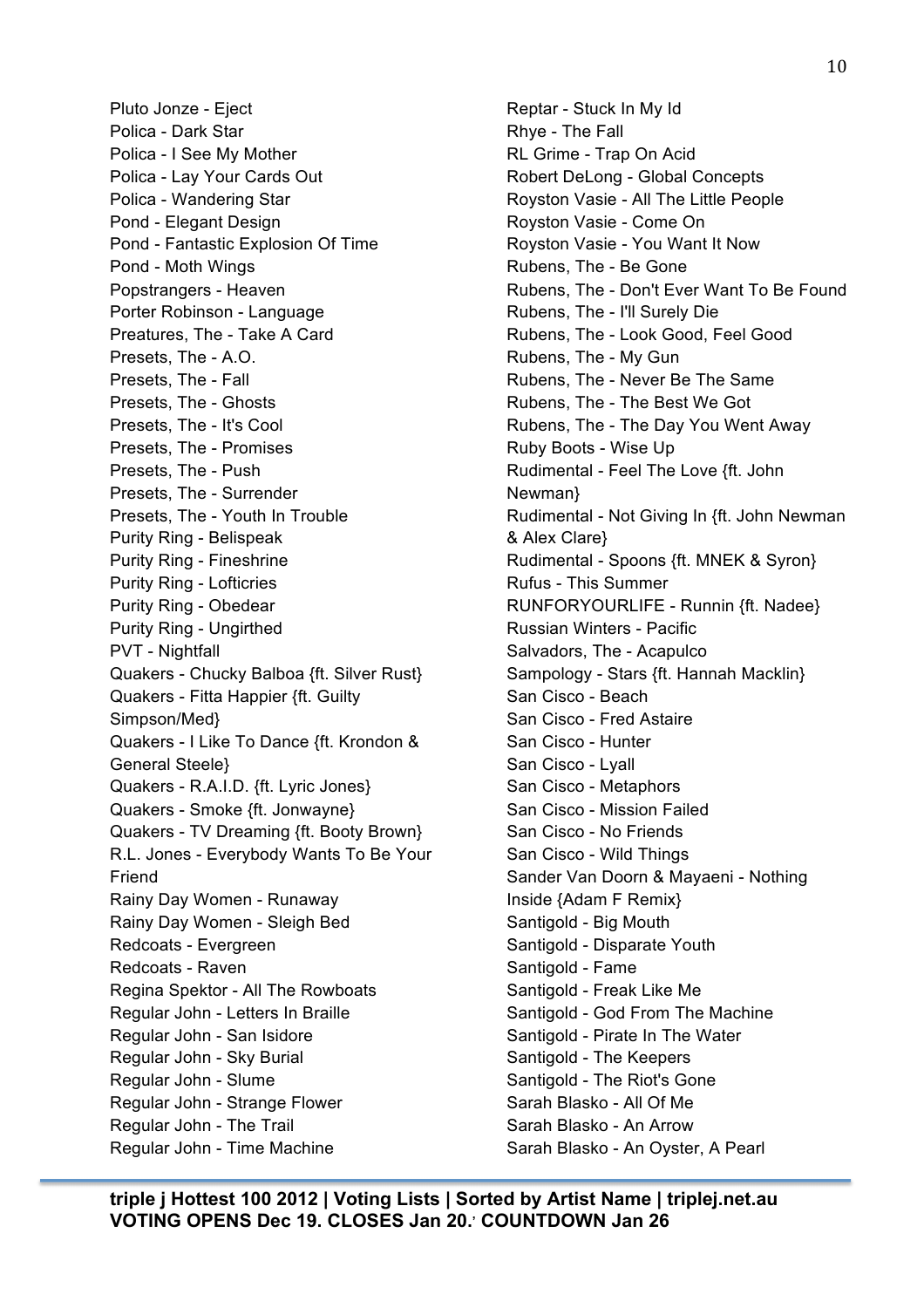Sarah Blasko - Fool Sarah Blasko - God-Fearing Sarah Blasko - Here Sarah Blasko - I Awake Sarah Blasko - Illusory Light Sarah Blasko - Not Yet Saskwatch - Your Love Savages - Husbands School Of Seven Bells - Lafaye School Of Seven Bells - Secret Days Seabellies - Paper Tiger Sebastien Tellier - Cochon Ville Serj Tankian - Figure It Out Seth Sentry - Campfire Seth Sentry - Dear Science Seth Sentry - Float Away Seth Sentry - Ink Blot Test Seth Sentry - My Scene Seth Sentry - Room For Rent Seth Sentry - Ten Paces Seth Sentry - Vacation Seven Lions - Below Us {ft. Shaz Sparks} Shady Lane - Convenient Face Hinge Sharon Van Etten - Serpents Shins, The - Bait And Switch Shins, The - Fall Of '82 Shins, The - It's Only Life Shins, The - No Way Down Shins, The - Port Of Morrow Shins, The - Simple Song Shins, The - The Rifle's Spiral ShockOne - Chaos Theory Sigur Ros - Varuo Silent Titan, The - Break The Circle {ft. Jace Excell} Silversun Pickups - Skin Graph Simian Mobile Disco - Cerulean Skaters - Schemers Skrillex - Bangarang {ft. Sirah} Skrillex & Damien Jr Gong Marley - Make It Bun Dem Skryptcha - Dance Sky'high - Let's Just Sleigh Bells - Born To Lose Sleigh Bells - Comeback Kid Sleigh Bells - Crush Sleigh Bells - Demons

Sleigh Bells - End Of The Line Sleigh Bells - You Lost Me Smashing Pumpkins - Panopticon Smith Street Band, The - I Can't Feel My Face Smith Street Band, The - Sunshine & **Technology** Snakadaktal - Dance Bear Soft Pack, The - Bobby Brown Soft Pack, The - Saratoga Solange - Losing You Soliloquy - Greed Something For Kate - Deep Sea Divers Something For Kate - Miracle Cure Something For Kate - Private Rain Something For Kate - Sooner Or Later You're Gonna Have To Do Something About Me Something For Kate - Star-Crossed Citizens Something For Kate - Survival Expert Sons Of Rico - You Don't Know What You're Missin' Spiritualized - Hey Jane Spit Syndicate - Beauty In The Bricks Split Seconds - Top Floor St Lucia - September Stars - The Theory Of Relativity Stealing Sheep - Shut Eye Step-Panther - Maybe Later Step-Panther - Rock And Roll Alone Sticky Fingers - Caress Your Soul Sticky Fingers - Clouds & Cream Stillwater Giants - Fly Under The Radar Stillwater Giants - Not Like The Others Stonefield - Bad Reality Stormchasers - The Window Straight Arrows - Lies Strange Talk - Cast Away Strange Talk - Falling In Love Strangers - Closer To Nowhere Strangers - Persona Non Grata Sub Focus - Tidal Wave {ft. Alpines} Such Gold - Committee Circus Sugar Army - Hooks For Hands Super Best Friends - No Logo Is A Joke Sures - Poseidon Sures - Stars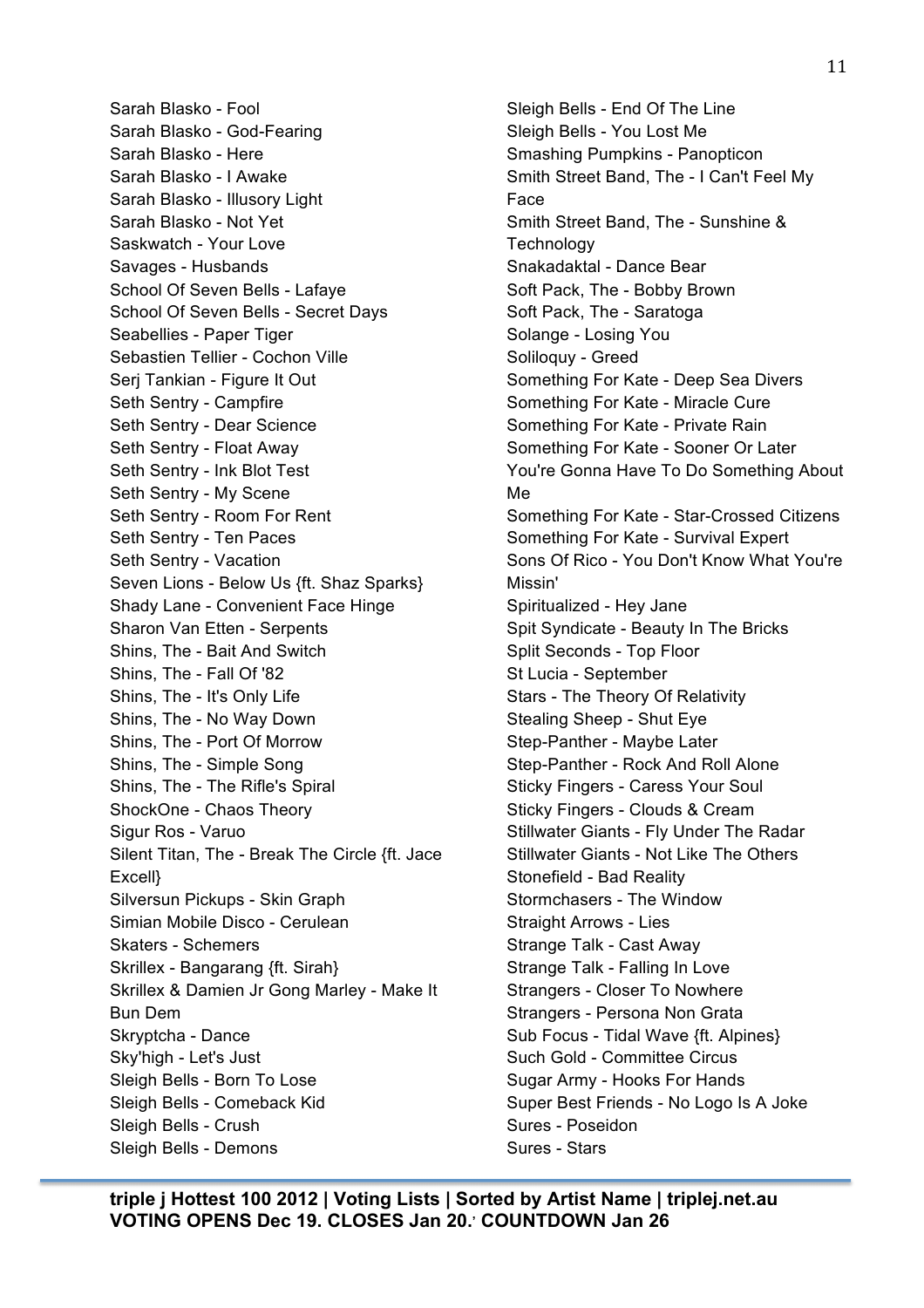Suuns - Edie's Dream Swimwear - Nowhere To Run Ta-ku - Diamond Mouth Ta-ku - Mahal {ft. Chet Faker} Tame Impala - Apocalypse Dreams Tame Impala - Elephant Tame Impala - Endors Toi Tame Impala - Feels Like We Only Go **Backwards** Tame Impala - Mind Mischief Tame Impala - Music To Walk Home By Tame Impala - Nothing That Has Happened So Far Has Been Anything We Could **Control** Tame Impala - Why Won't They Talk To Me? Tara Simmons - Where Do You Go Temper Trap, The - Don't Fight It {Like A Version} Temper Trap, The - London's Burning Temper Trap, The - Miracle Temper Trap, The - Need Your Love Temper Trap, The - Never Again Temper Trap, The - Rabbit Hole Temper Trap, The - The Sea Is Calling Temper Trap, The - This Isn't Happiness Temper Trap, The - Trembling Hands Tennis - Origins Texture Like Sun - One Great Prize Thao & The Get Down Stay Down - Holy Roller Thee Oh Sees - Floods New Light Thelma Plum - Father Said Them Bruins - Black Widow Them Swoops - Work Around It Theme Park - Wax Thief Urban - Closer Thundamentals - Brother {Like A Version} Tigertown - Morning Has Finally Come Title Fight - Secret Society TNGHT - Higher Ground Tokyo Denmark Sweden - When It Breaks Tomas Barfod - Broken Glass {ft. Jeppe Kjellberg} Torche - Kicking Toro y Moi - So Many Details Totally Enormous Extinct Dinosaurs - Household Goods

Totally Enormous Extinct Dinosaurs - Tapes & Money Toucan - Warrior Toy - Motoring Trouble With Templeton, The - Six Months In A Cast Tuka - Die A Happy Man {ft. Jane Tyrrell} Tuka - Just To Feel Wanted Tully On Tully - Naked Twerps - He's In Stock Twinsy - Water Bombs Two Door Cinema Club - Handshake Two Door Cinema Club - Next Year Two Door Cinema Club - Settle Two Door Cinema Club - Sleep Alone Two Door Cinema Club - Someday Two Door Cinema Club - Spring Two Door Cinema Club - Sun Two Door Cinema Club - Wake Up Two Gallants - My Love Won't Wait Ty Segall - Thank God For Sinners Ty Segall - The Hill Tyler Touche - Baguette? TZU - Beautiful TZU - Beginning Of The End Ultraista - Bad Insect Underlights - Remnants Unknown Mortal Orchestra - Swim And Sleep (Like A Shark) Urthboy - Clean Slate {ft. Delta} Urthboy - Cleopatra Urthboy - Empire Tags Urthboy - Glimpses {ft. Jane Tyrrell/Jimblah} Urthboy - Knee Length Socks Urthboy - Naive Bravado {ft. Daniel Merriweather} Urthboy - On Your Shoulders {ft. Solo/Jimblah} Urthboy - Orphan Rocker Urthboy - Stories Vaccines, The - No Hope Vaccines, The - Teenage Icon Vaccines, The - Tiger Blood Van She - Calypso Van She - Idea Of Happiness Van She - Jamaica Van She - Sarah